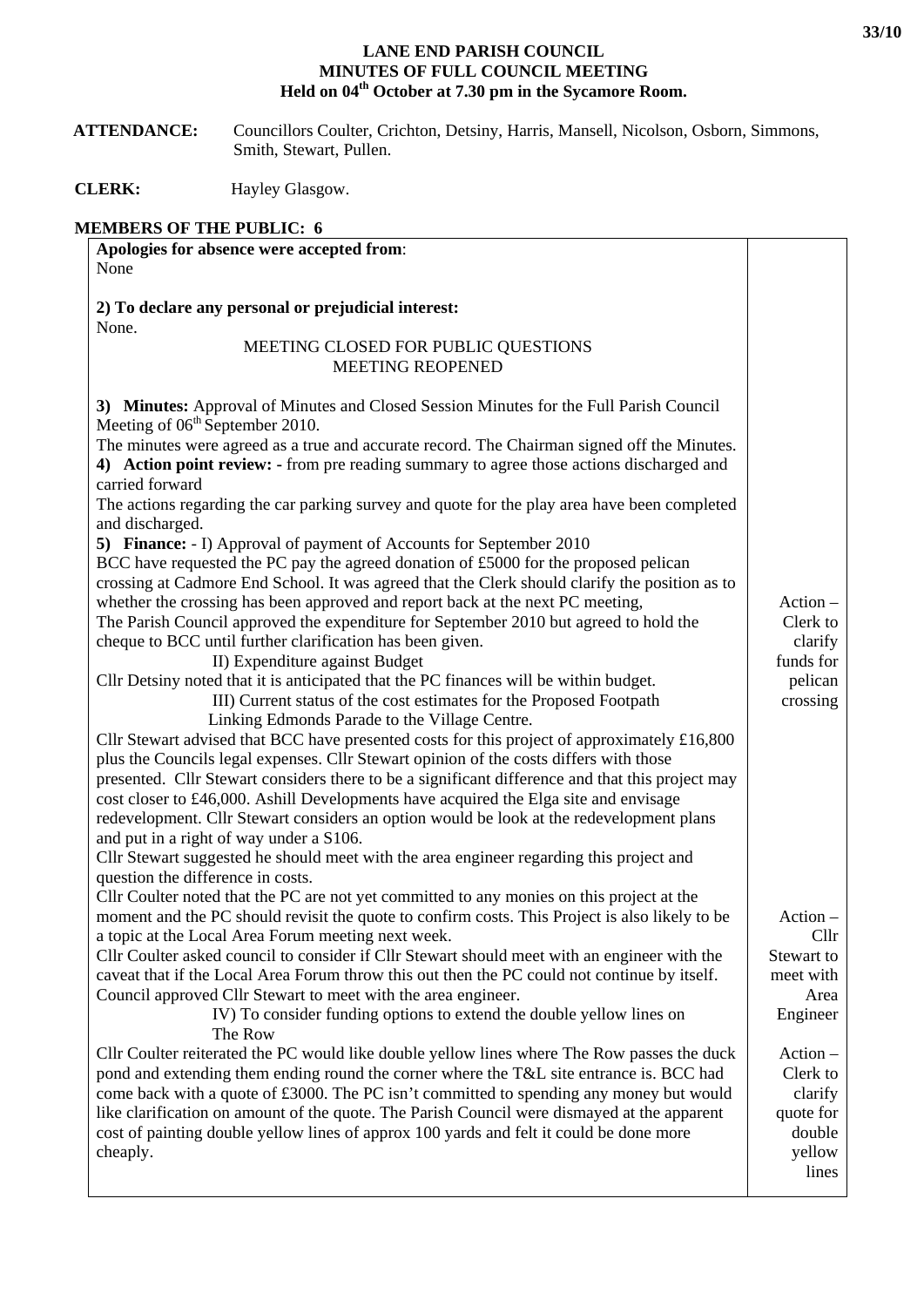| 6) Lane End Playing Fields                                                                                                                                                                        | 34/10                |
|---------------------------------------------------------------------------------------------------------------------------------------------------------------------------------------------------|----------------------|
| LESA :                                                                                                                                                                                            |                      |
| Under the lease agreement the PC are required to maintain the equipment in the play area and                                                                                                      |                      |
| contribute to the upkeep of the playing fields and the Pavilion. LESA haven't paid rent for a<br>number of years. Cllr Pullen, Cllr Harris and Cllr Stewart attended a meeting with the LESA      |                      |
| Committee. Although LESA is very positive about their future and they have spent £8,000 of                                                                                                        |                      |
| their own funds re-roofing the building, Cllr Stewart believes this is not a tenant's                                                                                                             |                      |
| responsibility and that this is a landlord responsibility. Cllr Stewart proposes the PC must                                                                                                      |                      |
| enter into a new agreement with LESA. With Cllr Pullen and Cllr Harris on the committee,                                                                                                          |                      |
| the PC would have some say as to how the money is spent if we reimbursed the £8000 spent                                                                                                          |                      |
| to date. The PC with LESA should look to agree a meaningful and planned maintenance                                                                                                               |                      |
| schedule so that the PC doesn't have major costs out of the blue. Cllr Stewart clarified that in                                                                                                  |                      |
| the 80's there had been an agreement where the PC waved the rent and LESA looked after the                                                                                                        |                      |
| building. Since then times have changed and this is no longer a viable option.                                                                                                                    |                      |
| Cllr Harris added that the discussions that Cllr Pullen, Cllr Stewart, the Clerk and himself had                                                                                                  | $Action -$           |
| had with the LESA management committee was about LESA wanting to improve the                                                                                                                      | <b>Cllr Harris</b>   |
| facilities and if the PC considered injecting money LESA felt they could attract more teams                                                                                                       | to find out          |
| to play sports at the playing fields. The Pavilion is in such a poor state that home teams do not<br>want to use the facility. Cllr Harris agreed to find out from LESA current figures as to how | usage                |
| many people use the building socially as opposed to sports                                                                                                                                        | figures<br>from LESA |
| Cllr Stewart would like to see a firm proposal and some figures from the PC and a new lease                                                                                                       | $Action -$           |
| for both parties and he believes this should be implemented this year.                                                                                                                            | Cllr                 |
| Cllr Detsiny is concerned that the PC would have to get outside funding as the PC would not                                                                                                       | Stewart to           |
| be able to undertake this project as well as a number of others.                                                                                                                                  | look at              |
| Play Area:                                                                                                                                                                                        | funding              |
| Cllr Stewart reported the play area has now been locked up for 8 months; Cllr Stewart met                                                                                                         | options for          |
| with two playground facilities companies. One option is to do nothing and leave the play area                                                                                                     | the Pavilion         |
| locked, another option is to move it all together and grass over the existing play area. The                                                                                                      |                      |
| costs for skips, and signage etc would be in the region of £35,000. Another option looked into                                                                                                    |                      |
| would be to install a skate park but after receiving a quote of approx £140,000 this would be<br>way beyond the Councils means.                                                                   |                      |
| Another option is to leave the tennis courts where they are, in the future possibly putting in a                                                                                                  |                      |
| bowling green area, and to split the existing play area in half. The plan for the new play area                                                                                                   |                      |
| would be to redevelop the front area for adult's equipment costing in the region of $\text{\pounds}45,000$                                                                                        |                      |
| including tree work, landscaping and lighting.                                                                                                                                                    |                      |
| The final option is to go into the tennis courts, put in a soft play area for children and have a                                                                                                 |                      |
| proper adult gym; this would be a locked zone when the pavilion is closed. LESA were very                                                                                                         |                      |
| interested in this option. LESA see potential in renting the gym out to football teams etc                                                                                                        |                      |
| which they believe they could potentially make money. The local Schools could also be                                                                                                             |                      |
| involved in painting the site etc, this would cost in the region of £60,000.                                                                                                                      |                      |
| Cllr Detsiny had concerns that where the park is at present, it is subject to vandalism, if it                                                                                                    |                      |
| were to be moved parallel with the pavilion this may take away from vandalism etc.<br>Also if the trees were cut back the whole area would become lighter and more airy.                          |                      |
| Cllr Detsiny suggested sending out a questionnaire to residents with young children in Lane                                                                                                       |                      |
| End to ask if this is a facility they would like to see and use. Cllr Detsiny added if there is no                                                                                                |                      |
| real demand then it would be foolish to spend a lot of money.                                                                                                                                     |                      |
| Cllr Harris added if a good play area was in place, families would use the play area whilst                                                                                                       |                      |
| teams were playing football.                                                                                                                                                                      |                      |
| Cllr Coulter thanked Cllr Stewart for all the work he has done. In summary, whilst the view                                                                                                       |                      |
| in principle is to revamp the playground, bring the tennis courts back into use and rebuild the                                                                                                   |                      |
| Pavilion; the PC will have to make some hard choices in terms of the funds available.                                                                                                             |                      |
| Cllr Stewart would like the go ahead to find out more information on possible ways to go<br>forward.                                                                                              |                      |
| Council supported the proposal of Cllr Stewart to find out some more information                                                                                                                  |                      |
| 7) Wycombe Community Stadium                                                                                                                                                                      |                      |
| WDC have moved into a consultation phase where they have listed the 3 preferred sites, the                                                                                                        |                      |
| consultation document is available to the public and the consultation runs until the end of                                                                                                       |                      |
| October. The PC have convened an extraordinary meeting on 11 <sup>th</sup> October. Jerry Unsworth,                                                                                               |                      |

Head of Planning at WDC, will do a presentation and answer questions. At the end of that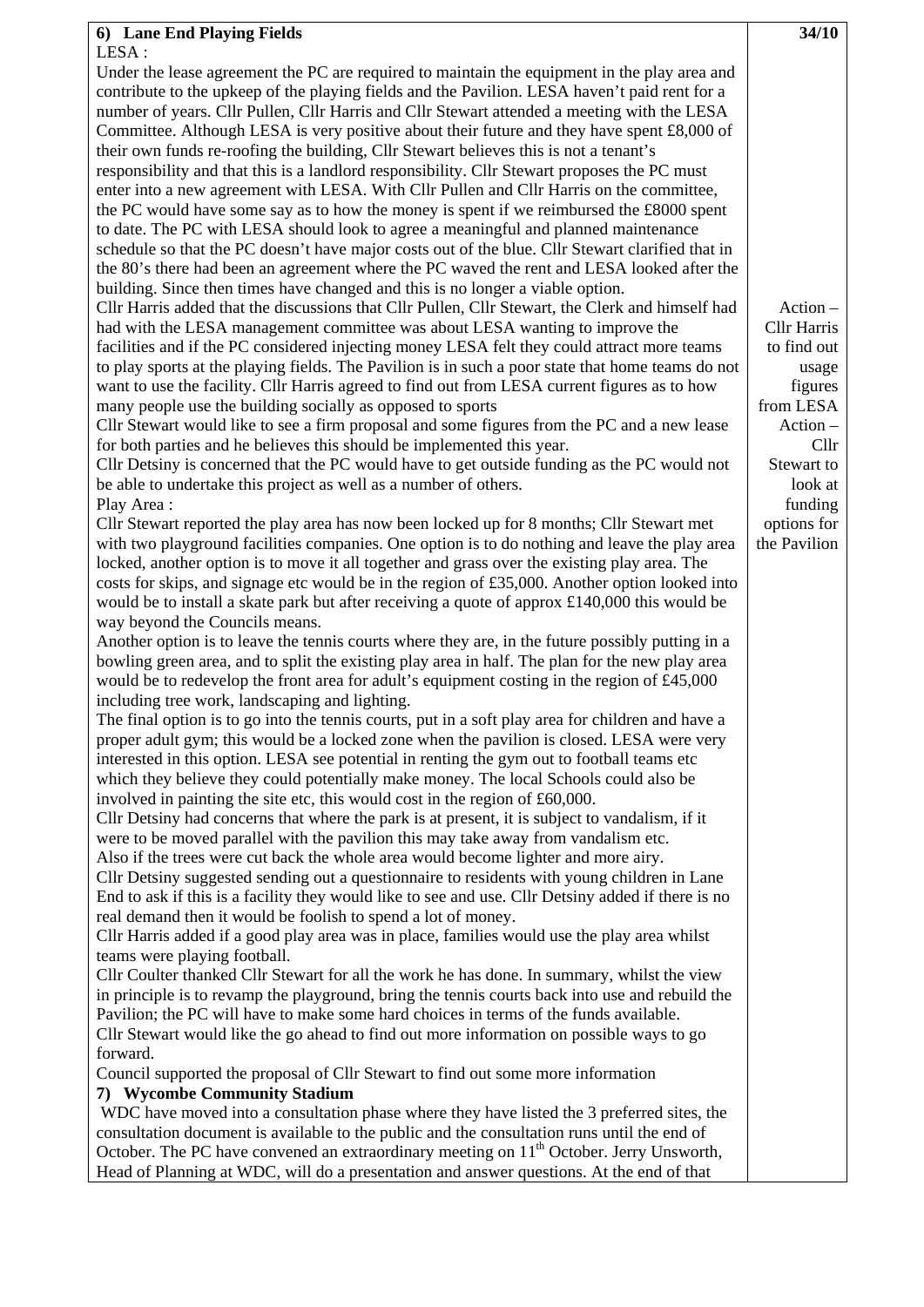| meeting the PC would hope agree a resolution which can be submitted to WDC. The PC did<br>request WDC to have a public exhibition in Lane End which WDC refused to do. WDC are                  |                         |
|-------------------------------------------------------------------------------------------------------------------------------------------------------------------------------------------------|-------------------------|
| holding public exhibitions in Marlow and Princes Risborough, however these are sites which<br>they have already discounted. WDC supplied 40 copies of the consultation brochure, the PC         |                         |
| have requested a further 300 copies of the brochure but have to collected these from WDC                                                                                                        |                         |
| offices.<br>8) Speed limit in Bolter End/Cadmore End                                                                                                                                            | $Action -$<br>Clerk to  |
| Cllr Simmons raised his concerns regarding the differing speed limits through Bolter                                                                                                            | find                    |
| End/Cadmore End.                                                                                                                                                                                | information             |
| It was agreed that the Clerk should contact BCC to ask what the process is for fixing the                                                                                                       | on speed                |
| speed limit and obtain information on the grounds which the PC can make an objection. The<br>Clerk should report back at a future meeting.                                                      | limits<br>Action        |
| 9) Christmas in the Village                                                                                                                                                                     | Christmas               |
| The Clerk advised the Christmas working group had met and discussed options on holding a                                                                                                        | Working                 |
| Christmas event in the Village. The Clerk asked Council to consider holding an event at                                                                                                         | Group to<br>action      |
| Christmas within the village and summarised the costs involved                                                                                                                                  |                         |
| Council agreed that the Christmas working group should take this project forward.<br>10) Clerk's report: including Correspondence and Reports received                                          | project                 |
| The Finance Group had met informally to look at the precept and to look at spending in the                                                                                                      | $Action -$              |
| current year. It thought the PC would be fairly close the budget. Next Year the ongoing                                                                                                         | Clerk to                |
| running costs would not be dissimilar and the Finance Group recommends holding the                                                                                                              | complete                |
| precept. At the next PC meeting in November a paper will be tabled with estimated spend for                                                                                                     | estimated               |
| this year and next year.<br>A Parishioner has written to the PC to raise the issue of the bollards at the crossing facility on                                                                  | spend paper<br>Action - |
| Church Road. It was agreed that the Clerk should raise this with BCC and ask them to re-                                                                                                        | Clerk to                |
| consider the current location or just remove them.                                                                                                                                              | contact                 |
| 11) Invitations to Meetings and Reports received: To confirm attendees $\&$ agreement on                                                                                                        | <b>BCC</b>              |
| Consultations received                                                                                                                                                                          | reading the             |
| None<br>12) Matters raised by Councillors                                                                                                                                                       | bollards on<br>Church   |
| Cllr Smith recently attended a training course with BALC and received information of a new                                                                                                      | Road                    |
| Councillors pack which is soon to be compiled and proposed that the PC should look into                                                                                                         |                         |
| buying this when available.                                                                                                                                                                     |                         |
| Cllr Pullen raised the issue of a previous dispute with Norths Garage regarding parking on the                                                                                                  | $Action -$              |
| area immediately behind the Garage. He stated that there had been a report of the Garage                                                                                                        | Clerk to                |
| attempting to refuse permission to park there.<br>It was agreed that the Clerk should clarify the position with regard to the ownership, status,                                                | find owner<br>of Norths |
| and the legal ruling relating to this land, and report back to Council in the Clerks Report at a                                                                                                | Garage                  |
| future meeting.                                                                                                                                                                                 |                         |
| 13) Planning: To consider new applications and receive Wycombe District Council                                                                                                                 |                         |
| <b>Decisions and Appeals</b>                                                                                                                                                                    |                         |
| <b>Amended Applications</b>                                                                                                                                                                     |                         |
| 10/06627/FUL - lower Court Farm - Marlow Road - Change of use of existing hard-                                                                                                                 |                         |
| standing for the <b>overnight</b> parking of 5 coaches (retrospective) has been amended to $-$                                                                                                  |                         |
| Change of use of existing hard-standing for the parking of 5 coaches (retrospective)<br>Objection $-A$ container on the site is being used an office and it is being operated as a<br>business. |                         |
| <b>New Applications</b>                                                                                                                                                                         |                         |
| 10/06919/FUL Catena, Bullocks Farm Lane – Householder application for construction of<br>part single, part two storey rear extension                                                            |                         |
| No Objection<br>10/06993/FUL The Great Barn, Moor Common - Demolition of existing grain                                                                                                         |                         |
| store/redundant sheds, conversion of existing barn into dwelling to include upgrading existing                                                                                                  |                         |
| track and construction of garage/garden room/store with studio over (amended scheme to pp                                                                                                       |                         |
| 01/05638/FUL & 06/07374/FUL) (retrospective)<br>No Objection                                                                                                                                    |                         |
|                                                                                                                                                                                                 |                         |
|                                                                                                                                                                                                 |                         |